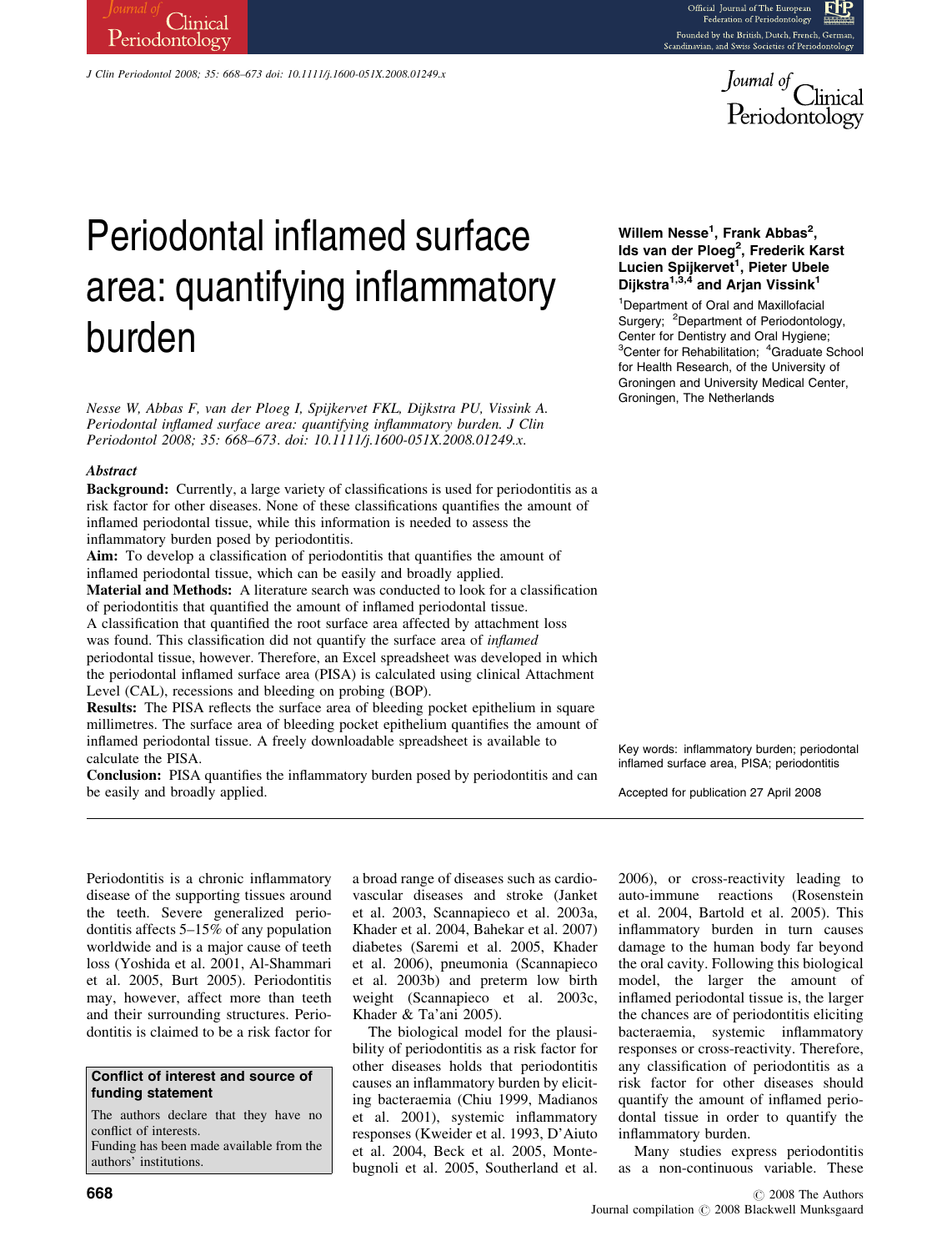studies use cut-off points to classify patients as being either unaffected or affected by mild, moderate or severe periodontitis. By definition, these classifications do not quantify the amount of inflamed periodontal tissue (Janket et al. 2003, Scannapieco et al. 2003a, b, c, Khader et al. 2004, Khader & Ta'ani 2005, Khader et al. 2006, Bahekar et al. 2007, Merchant & Pitiphat 2007). Some studies linking periodontitis to other diseases do quantify periodontitis as a continuous variable, i.e. using mean probing pocket depth (PPD) or mean clinical attachment level (Janket et al. 2003, Scannapieco et al. 2003a, b, c, Khader et al. 2004, Khader & Ta'ani 2005, Khader et al. 2006, Bahekar et al. 2007, Merchant & Pitiphat 2007). Although these are continuous variables, this does not necessarily mean that these outcome measures quantify the amount of inflamed periodontal tissue. Thus, none of the classifications currently used expresses periodontitis as a continuous variable that is a measure of the amount of inflamed periodontal tissue. Hence these classifications may not quantify the inflammatory burden posed by periodontitis.

In addition, a great variety of classifications is used. In research on periodontitis as a risk factor for preterm low birth weight for example, 13 different classifications of periodontitis are being used (Scannapieco et al. 2003c, Khader & Ta'ani 2005, Vettore et al. 2008). Broad application of just one classification of periodontitis would allow for a better comparison of these studies, which may in turn provide decisive conclusions on periodontitis as a risk factor for other diseases.

The goal of this paper was to develop a classification of periodontitis that quantifies the amount of inflamed periodontal tissue and which can be easily and broadly applied.

# Material and Methods Periodontal inflamed surface area (PISA)

Because no gold standard for periodontitis as a risk factor for other diseases exists, a list of demands was assembled for the construction of a new classification of periodontitis. The first and foremost demand was that the new classification should adequately quantify the amount of inflamed periodontal tissue. Second, the classification should be easy to use and broadly applicable. This means that the

classification should make use of clinical measurements commonly used to establish periodontitis, i.e. Clinical attachment level (CAL), recession and bleeding on probing (BOP) measurements. A literature search was performed to look for a classification of periodontitis that met these demands.

A classification that quantified the total surface area of attachment loss was found (Hujoel et al. 2001). We will refer to this classification as the attachment loss surface area (ALSA). To calculate the ALSA, formulas were generated whereby linear probing measurements, from the cemento–enamel junction (CEJ) to the bottom of the pocket (i.e. CAL), around a particular tooth are transformed into the ALSA for that particular tooth (Despeignes 1979, Hujoel 1994, Hujoel et al. 2001).

The ALSA quantifies the root surface area that has become exposed due to attachment loss. However, the ALSA cannot be used to quantify the amount of inflamed periodontal tissue. ALSA does not quantify the periodontal epithelial surface area (PESA), because CAL instead of PPD measurements are used to calculate ALSA (Fig. 1). To calculate the PESA, the Recession Surface Area (RSA) has to be subtracted from ALSA (Fig. 1a and b). Since  $ALSA = PE$ - $SA + RSA$ , it can be deducted that  $ALSA - RSA = PESA$ . To calculate the PESA there are three arithmetical possibilities, depending on the location of the gingival margin (LGM):

- 1. The LGM is below the CEJ so the  $RSA > 0$ . In this case,  $PPD < CAL$ and thus  $PESA < ALSA$ . Therefore  $PESA = ALSA - RSA$  (Fig. 1a).
- 2. The LGM is exactly at the CEJ. In this case,  $PPD = CAL$ ,  $RSA = 0$ . Therefore  $PESA = ALSA$  (Fig. 1b).
- 3. The LGM is above the CEJ. Since  $PPD > CAL, PESA > ALSA$ . Using CAL will lead to an underestimation of PESA. Calculating the PESA is only possible by using PPD instead of CAL, i.e. entering PPD as CAL in the formula transforming linear measurements to surface area. This will still lead to an underestimation of PESA (Fig. 1c).

Thus, PESA accurately quantifies the surface area of pocket epithelium if LGM is at or below the CEJ. However, PESA does still not quantify the surface area of inflamed pocket epithelium. After all, the PESA also includes healthy pocket

epithelium. Healthy pocket epithelium contains relatively few inflammatory cells and may pose an effective barrier against bacteria trying to enter the circulation (Amato et al. 1986, Thilo et al. 1986, Caton et al. 1988). Therefore, part of the PESA that consists of healthy epithelium may not contribute to the inflammatory burden.

The inflamed part of the PESA on the other hand, does theoretically pose an inflammatory burden. To calculate the inflamed part of the PESA we propose calculating part of the PESA that is affected by BOP. After all, BOP reflects decreased collagen density, increased blood vessel density and fragility and a reduction of epithelial thickness and epithelial integrity (Greenstein et al. 1981, Polson et al. 1981, Davenport et al. 1982, Muller-Glauser & Schroeder 1982, Amato et al. 1986). Thin, fragile or even discontinuous pocket epithelium, may serve as an entrance for oral bacteria into the systemic circulation. Furthermore, BOP is characterized by a dense infiltration of inflammatory cells (Thilo et al. 1986, Caton et al. 1988). These inflammatory cells may play a key role in eliciting a systemic inflammatory response or cross-reactivity. Thus, the bleeding surface area, the periodontal inflamed surface area (PISA), may be thought of as the main contributor to any systemic inflammatory burden posed by periodontitis. Therefore, the PISA is proposed as a classification of periodontitis that quantifies the amount of inflamed periodontal tissue and as such, quantifies the systemic inflammatory burden.

#### **Results**

#### Calculating PISA

Using the formulas described by Hujoel et al. (2001), a Microsoft Excel spreadsheet was constructed to facilitate PISA calculation. PISA is calculated in seven steps:

- 1. After filling in CAL measurements at six sites per tooth in the Excel spreadsheet, the computer calculates the mean CAL for each particular tooth.
- 2. The mean CAL around a particular tooth is entered into the appropriate formula for the translation of linear CAL measurements to the ALSA for that specific tooth (Hujoel et al. 2001).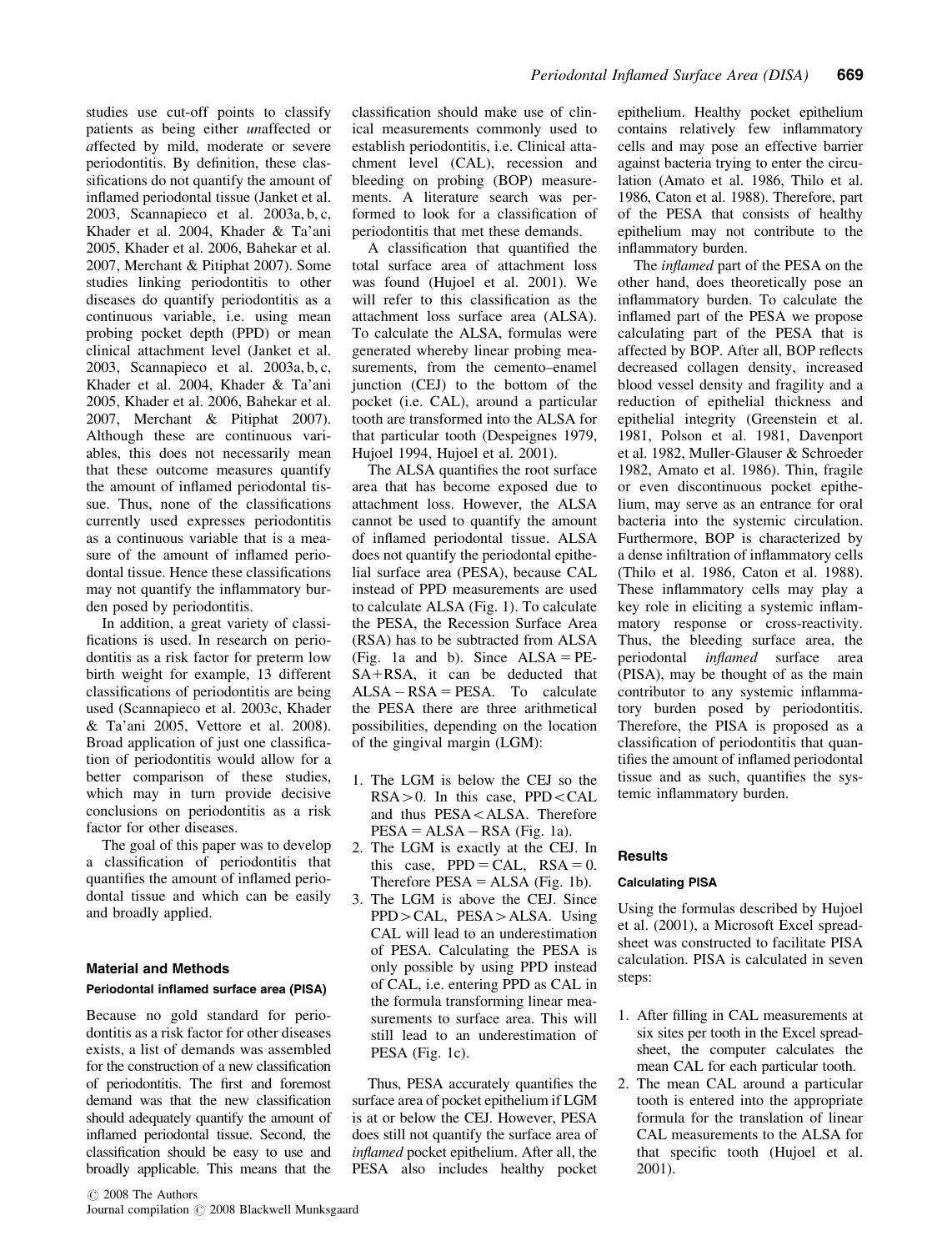

AL= Attachment Level; ALSA= Attachment Loss Surface Area; CAL= Clinical Attachment Level; CEJ= Cemento-Enemal Junction; LGM= Location of Gingival Margin; PESA= Periodontal Epithelial Surface Area; PISA= Periodontal Inflamed Surface Area; PPD= Probing Pocket Depth, RSA= Recession Surface Area

Fig. 1. The location of the gingival margin determines how periodontal epithelial surface area is calculated.

- 3. After filling in recession measurements at six sites per tooth, the computer calculates the mean recession for each particular tooth.
- 4. The mean recession around a particular tooth is entered into the appropriate formula for the translation of linear recession measurements to the RSA for that specific tooth (Hujoel et al. 2001).
- 5. The RSA for a particular tooth is subtracted from the ALSA of that

particular tooth, rendering the PESA for that specific tooth; i.e.  $PESA =$ ALSA - RSA (Fig. 1a and b).

6. The PESA for a particular tooth is then multiplied by the proportion of sites around the tooth that was affected by BOP. For example, if three out of the maximum of six sites were affected by BOP, the PESA of that particular tooth was multiplied by 3/6, thereby rendering the PISA for that specific tooth.

7. The sum of all individual PISAs around individual teeth is calculated, amounting to the total PISA within a patient's mouth.

Next, PISA was calculated for three different patients. Patient 1 has a healthy periodontium; exhibiting limited BOP with CAL not exceeding 3 mm (Fig. 2a). Patient 2 has severe local periodontitis; exhibiting BOP with CAL ranging from 6 to 10 mm locally (Fig. 2b). Patient 3 has severe generalized periodontitis, exhibiting widespread BOP with CAL ranging from 3 to 10 mm (Fig. 2c). PISA may thus range from 28.6 mm<sup>2</sup>  $(\approx 0.3 \text{ cm}^2)$  in healthy individuals to 3,899 mm<sup>2</sup> ( $\approx$  39 cm<sup>2</sup>) in patients with severe generalized periodontitis (Fig. 2).

Spreadsheets are freely available from our website: www.parsprototo.info. All it takes to calculate PISA is filling in CAL, recessions and BOP on six sites per tooth in this freely downloadable spreadsheet. In addition to research purposes, the spreadsheet might also be used to show patients their surface area of bleeding pocket epithelium in millimetres square, illustrating the inflammatory burden periodontitis potentially poses to their body.

## **Discussion**

The great variation in periodontal classifications used in the various studies and the lack of a tool that adequately assesses the inflammatory burden of periodontitis is a major drawback of the studies published on the periodontal inflammation–systemic disease interaction. Therefore, a new measure of periodontitis as a risk factor for other diseases was developed, the PISA. PISA reflects the surface area of bleeding pocket epithelium in square millimetres. PISA is calculated using conventional CAL, recession and BOP measurements. PISA quantifies the amount of inflamed periodontal tissue, thereby quantifying the inflammatory burden posed by periodontitis. A freely downloadable spreadsheet is available to calculate PISA, therefore PISA can be easily and broadly applied. Broad application of PISA may provide decisive conclusions on periodontitis as a risk factor for other diseases. An additional advantage of the PISA is that it can be retrospectively calculated using existing research data containing CAL, recession and BOP measurements.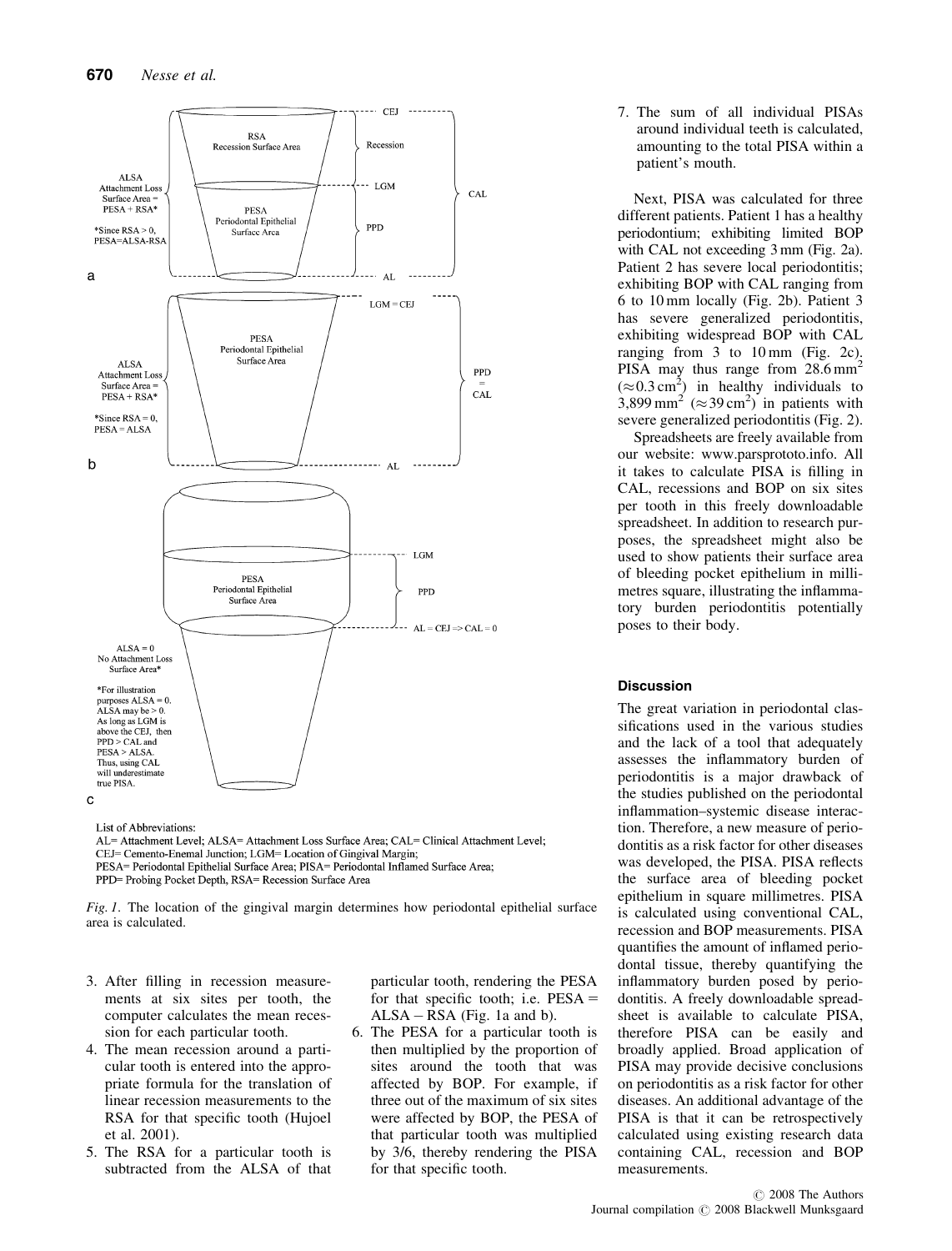| CAL<br>CAL | tooth<br>buccal<br>palatinal<br>lingual<br>buccal<br>tooth     | 18<br>48                                                                                                                                                                                                                                                                                                                                                                                                                                                                        | 17<br>3<br>$\overline{2}$<br>$\overline{3}$<br>3<br>$\overline{\mathbf{2}}$<br>$\boldsymbol{2}$<br>3<br>47                                                | 16<br>$\overline{2}$<br>3<br>$\overline{a}$<br>$\overline{2}$<br>3<br>2<br>3<br>$\mathbf{3}$<br>$\overline{\mathbf{2}}$<br>$\overline{2}$<br>3<br>46      | $\overline{15}$<br>$\overline{2}$<br>3<br>$\overline{2}$<br>$\overline{2}$<br>$\overline{2}$<br>$\boldsymbol{2}$<br>$\overline{1}$<br>45                                      | 14<br>2<br>$\overline{1}$<br>$\overline{2}$<br>3<br>$\mathbf 2$<br>$\overline{1}$<br><sup>2</sup><br>44                                                                   | 13<br>з<br>1<br>$\overline{2}$<br>$\overline{2}$<br>3<br>$\overline{\mathbf{2}}$<br>$\mathbf{1}$<br>$\overline{\mathbf{2}}$<br>43                                                                   | 12<br>2<br>1<br>$\overline{\mathbf{c}}$<br>2<br>$\overline{\mathbf{2}}$<br>$\overline{1}$<br>42                                                                                                                                                                      | 11<br>2<br>1<br>$\overline{a}$<br>$\frac{2}{2}$<br>$\overline{2}$<br>$\overline{2}$<br>$\mathbf{1}$<br>41                                        | 21<br>2<br>3<br>$\overline{\mathbf{c}}$<br>$\mathbf 3$                                                                                                    | 2<br>$\overline{1}$<br>$\overline{2}$<br>2<br>2<br>$\frac{2}{2}$<br>$\mathbf 2$<br>$\overline{1}$<br>$\overline{31}$                                                      | 22<br>$\overline{1}$<br>$\frac{2}{2}$<br>$\overline{2}$<br>$\overline{2}$<br>$\overline{1}$<br>32                                                                                                                   | 23<br>$\overline{2}$<br>2<br>$\overline{c}$<br>$\overline{2}$<br>3<br>1<br>$\overline{\mathbf{2}}$<br>$\overline{1}$<br>$\overline{2}$<br>$\overline{33}$  | 24<br>2<br>$\overline{3}$<br>3<br>$\overline{2}$<br>$\overline{\mathbf{c}}$<br>$\overline{2}$<br>34                                                                                                                                         | 25<br>$\frac{2}{2}$<br>1<br>3<br>$\overline{\mathbf{2}}$<br>$\overline{\mathbf{2}}$<br>$\overline{\mathbf{2}}$<br>$\overline{2}$<br>35                                                            | 26<br>$\overline{2}$<br>3<br>3<br>3<br>$\overline{\mathbf{c}}$<br>$\overline{\mathbf{2}}$<br>$\boldsymbol{2}$<br>36                                                                                                                                                                                                                                                                           | $\overline{27}$<br>$\overline{2}$<br>3<br>3<br>$\overline{a}$<br>3<br>$\overline{2}$<br>$\overline{\mathbf{2}}$<br>$\overline{2}$<br>37                         | 28<br>38                                                                                                                                                                                                                                                                                                                                                                                    | <b>Iltooth</b><br>buccal<br>palantinal<br>lingual<br>buccal<br>tooth | CAL<br>CAL |
|------------|----------------------------------------------------------------|---------------------------------------------------------------------------------------------------------------------------------------------------------------------------------------------------------------------------------------------------------------------------------------------------------------------------------------------------------------------------------------------------------------------------------------------------------------------------------|-----------------------------------------------------------------------------------------------------------------------------------------------------------|-----------------------------------------------------------------------------------------------------------------------------------------------------------|-------------------------------------------------------------------------------------------------------------------------------------------------------------------------------|---------------------------------------------------------------------------------------------------------------------------------------------------------------------------|-----------------------------------------------------------------------------------------------------------------------------------------------------------------------------------------------------|----------------------------------------------------------------------------------------------------------------------------------------------------------------------------------------------------------------------------------------------------------------------|--------------------------------------------------------------------------------------------------------------------------------------------------|-----------------------------------------------------------------------------------------------------------------------------------------------------------|---------------------------------------------------------------------------------------------------------------------------------------------------------------------------|---------------------------------------------------------------------------------------------------------------------------------------------------------------------------------------------------------------------|------------------------------------------------------------------------------------------------------------------------------------------------------------|---------------------------------------------------------------------------------------------------------------------------------------------------------------------------------------------------------------------------------------------|---------------------------------------------------------------------------------------------------------------------------------------------------------------------------------------------------|-----------------------------------------------------------------------------------------------------------------------------------------------------------------------------------------------------------------------------------------------------------------------------------------------------------------------------------------------------------------------------------------------|-----------------------------------------------------------------------------------------------------------------------------------------------------------------|---------------------------------------------------------------------------------------------------------------------------------------------------------------------------------------------------------------------------------------------------------------------------------------------------------------------------------------------------------------------------------------------|----------------------------------------------------------------------|------------|
| LGM<br>LGM | tooth<br>buccal<br>palatinal<br>lingual<br>buccal<br>tooth     | $\overline{18}$<br>48                                                                                                                                                                                                                                                                                                                                                                                                                                                           | 17<br>$\overline{\mathbf{0}}$<br>0<br>$\Omega$<br>$\overline{\mathbf{0}}$<br>$\mathbf{0}$<br>$\Omega$<br>$0\quad 0$<br>47                                 | 16<br>$\circ$<br>0<br>$\Omega$<br>$\mathbf 0$<br>$\mathbf 0$<br>$^{\circ}$<br>$\overline{0}$<br>0<br>0<br>-ol<br>$\Omega$<br>$^{\circ}$<br>$\theta$<br>46 | 15<br>0<br>0<br>$\Omega$<br>$\mathbf{0}$<br>$\overline{0}$<br>$\overline{0}$<br>0<br>$0\quad 0\quad 0$<br>45                                                                  | 14<br>$\overline{1}$<br>0<br>$\Omega$<br>$\ddot{\phantom{0}}$<br>Λ<br>$\overline{0}$<br>$\overline{0}$<br>0<br>$0\quad 0$<br>$\Omega$<br>44                               | 13<br>0<br>o<br>0<br>$\mathsf{o}\xspace$<br>$\overline{\mathbf{0}}$<br>$\mathbf 0$<br>$\overline{\mathbf{0}}$<br>$\overline{\mathbf{0}}$<br>$\frac{0}{1}$<br>$\overline{1}$<br>$\overline{2}$<br>43 | 12<br>0<br>0<br>$\mathbf 0$<br>$\mathbf 0$<br>$\overline{\mathbf{0}}$<br>$\overline{0}$<br>$\overline{\mathbf{0}}$<br>$\mathbf 0$<br>$\overline{0}$<br>42                                                                                                            | 11<br>0<br>o<br>0<br>$\mathbf 0$<br>$\overline{\phantom{0}}$<br>$\overline{0}$<br>$\overline{\mathfrak{o}}$<br>$\Omega$<br>olo o<br>41           | 21<br>0<br>$\pmb{0}$<br>$\begin{matrix} 0 & 0 \\ 0 & 0 \end{matrix}$<br>- ol                                                                              | $\mathbf 0$<br>0<br>n<br>$\overline{0}$<br>$\overline{0}$<br>$\mathbf 0$<br>o o<br>31                                                                                     | 22<br>$\overline{0}$<br>$\overline{\phantom{0}}$<br>$\Omega$<br>0 <sub>0</sub><br>$0\quad 0\quad 0$<br>32                                                                                                           | 23<br>$\mathbf 0$<br>0<br>$\mathbf 0$<br>$\overline{0}$<br>$\Omega$<br>$\frac{0}{2}$<br>$\overline{0}$<br><sup>0</sup><br>$\overline{2}$<br>$\Omega$<br>33 | 24<br>$\overline{0}$<br>0<br>$\circ$<br>$^{\circ}$<br>$\Omega$<br>$\begin{matrix} 0 & 0 \\ 0 & 0 \end{matrix}$<br>$\frac{1}{\sqrt{2}}$<br>34                                                                                                | 25<br>$\overline{\mathbf{c}}$<br>1<br>$\mathbf 0$<br>$\mathbf 0$<br>$\Omega$<br>$\overline{\mathfrak{o}}$<br>$\overline{0}$<br>$\Omega$<br>$\mathbf{0}$<br>$\overline{0}$<br>$\overline{0}$<br>35 | 26<br>$\bf{0}$<br>0<br>$\mathbf{0}$<br>$\ddot{\phantom{0}}$<br>$\overline{0}$<br>$\overline{0}$<br>0 <sub>0</sub><br>36                                                                                                                                                                                                                                                                       | 27<br>$\overline{0}$<br>0<br>$\circ$<br>$\overline{\mathbf{0}}$<br>$\Omega$<br>$\overline{0}$<br>$\overline{0}$<br>0<br>- ol<br>$\circ$<br>0 <sub>0</sub><br>37 | 28<br>38                                                                                                                                                                                                                                                                                                                                                                                    | tooth<br>buccal<br>alantinal<br>lingual<br>buccal<br>tooth           | LGM<br>LGM |
|            | tooth<br><b>ALSA</b><br>(mm2)<br>(mm2)<br><b>ALSA</b><br>tooth | $\overline{18}$<br>$\theta$<br>48                                                                                                                                                                                                                                                                                                                                                                                                                                               | $\overline{17}$<br>77,47657<br>26,28928<br>47                                                                                                             | $\overline{16}$<br>59,0216<br>35,84653<br>46                                                                                                              | $\overline{15}$<br>70,75736<br>39,49991<br>45                                                                                                                                 | $\overline{14}$<br>38,1438<br>38,58749<br>44                                                                                                                              | $\overline{13}$<br>47,8923<br>39,70533<br>43                                                                                                                                                        | $\overline{12}$<br>34,04481<br>28,62673<br>42                                                                                                                                                                                                                        | 11<br>28,71903<br>30,45238<br>41                                                                                                                 |                                                                                                                                                           | $\overline{21}$<br>28,71903<br>30,45238<br>31                                                                                                                             | $\overline{22}$<br>31,31441<br>26,03916<br>32                                                                                                                                                                       | $\overline{23}$<br>41,05673<br>36,86338<br>33                                                                                                              | $\overline{24}$<br>38,1438<br>44,29206<br>34                                                                                                                                                                                                | $\overline{25}$<br>57,40454<br>47,36757<br>35                                                                                                                                                     | 26<br>59,0216<br>28,55048<br>36                                                                                                                                                                                                                                                                                                                                                               | $\overline{27}$<br>77,47657<br>26,28928<br>37                                                                                                                   | $\overline{28}$<br>$\theta$<br>$\overline{38}$                                                                                                                                                                                                                                                                                                                                              | Itooth<br>ALSA<br>(mm2)<br>(mm2)<br>ALSA<br>tooth                    |            |
|            | tooth<br>RS/<br>(mm2)<br>(mm2)<br><b>RSA</b><br>tooth          | $\overline{18}$<br>$\Omega$<br>48                                                                                                                                                                                                                                                                                                                                                                                                                                               | 17<br>$\mathbf 0$<br>$\Omega$<br>47                                                                                                                       | $\overline{16}$<br>$\mathbf 0$<br>$\Omega$<br>46                                                                                                          | 15<br>$\mathbf 0$<br>$\Omega$<br>45                                                                                                                                           | 14<br>7,050607<br>n<br>44                                                                                                                                                 | 13<br>$\mathbf 0$<br>15,06533<br>43                                                                                                                                                                 | 12<br>$\Omega$<br>$\Omega$<br>42                                                                                                                                                                                                                                     | 11<br>$\circ$<br>$\Omega$<br>41                                                                                                                  |                                                                                                                                                           | $\overline{21}$<br>$\Omega$<br>$\Omega$<br>31                                                                                                                             | $\overline{22}$<br>$\bf{0}$<br>$\Omega$<br>32                                                                                                                                                                       | 23<br>$\bf{0}$<br>15,06533<br>33                                                                                                                           | $\overline{24}$<br>$\Omega$<br>$\Omega$<br>34                                                                                                                                                                                               | 25<br>17,95305<br>$\Omega$<br>35                                                                                                                                                                  | 26<br>$\Omega$<br>$\Omega$<br>36                                                                                                                                                                                                                                                                                                                                                              | 27<br>$\mathbf 0$<br>$\Omega$<br>37                                                                                                                             | 28<br>$\mathbf 0$<br>$\Omega$<br>38                                                                                                                                                                                                                                                                                                                                                         | tooth<br><b>RSA</b><br>(mm2)<br>(mm2)<br>RSA<br>tooth                |            |
| а          |                                                                | tooth<br>18<br>17<br>16<br>15<br>14<br>13<br>12<br>11<br>21<br>22<br>23<br>24<br>25<br>26<br>$27\,$<br>28                                                                                                                                                                                                                                                                                                                                                                       | $\mathbf{o}$<br>77,48<br>59,02<br>70,76<br>31.09<br>47,89<br>34,04<br>28,72<br>28,72<br>31,31<br>41,06<br>38.14<br>39,45<br>59,02<br>77,48<br>$\mathbf 0$ | PESA nr of sites with BOP<br>$\overline{1}$<br>$\overline{1}$                                                                                             |                                                                                                                                                                               | PISA (mm2)<br>$\overline{0}$<br>12,91<br>0<br>0<br>$\mathbf 0$<br>$^{\circ}$<br>$\mathbf 0$<br>$\mathbf 0$<br>0<br>0<br>0<br>$\mathbf 0$<br>6,58<br>$\bf{0}$<br>$\pmb{0}$ |                                                                                                                                                                                                     |                                                                                                                                                                                                                                                                      | tooth<br>38<br>37<br>36<br>35<br>34<br>33<br>32<br>31<br>41<br>42<br>43<br>44<br>45<br>46<br>47<br>48                                            | $\overline{0}$<br>26,29<br>28,55<br>47,37<br>44.29<br>21,8<br>26,04<br>30.45<br>30,45<br>28,63<br>24,64<br>38.59<br>39.5<br>35,85<br>26,29<br>$\mathbf 0$ | PESA nr of sites with BOP<br>1<br>$\mathbf 1$                                                                                                                             |                                                                                                                                                                                                                     |                                                                                                                                                            | PISA (mm2)<br>$\overline{\mathbf{0}}$<br>$\pmb{0}$<br>4,76<br>0<br>$\mathbf{0}$<br>$^{\circ}$<br>$\circ$<br>$\mathbf 0$<br>$^{\circ}$<br>$\pmb{0}$<br>$\pmb{0}$<br>$\mathbf 0$<br>$\ddot{\phantom{0}}$<br>$^{\circ}$<br>4,38<br>$\mathbf 0$ |                                                                                                                                                                                                   |                                                                                                                                                                                                                                                                                                                                                                                               |                                                                                                                                                                 | Total Periodontal Epithelial Surface Area (mm2)<br>1112,9<br>Total Periodontal Inflamed Surface Area (mm2)<br>28,6<br>CAL = Clinical Attachment Level relative to CEJ<br>LGM = Location of Gingival Margin relative to CEJ<br>ALSA = Attachment Loss Surface Area<br>RSA = Recession Surface Area<br>PESA = Periodontal Epithelial Surface Area<br>PISA = Periodontal Inflamed Surface Area |                                                                      |            |
| CAL<br>CAL | tooth<br>buccal<br>palatinal<br>lingual<br>buccal<br>tooth     | $\overline{18}$<br>$\overline{AB}$                                                                                                                                                                                                                                                                                                                                                                                                                                              | 17<br>3<br>3<br>3<br>5<br>5<br>$\overline{4}$<br>3<br>47                                                                                                  | 16<br>з<br>$\overline{\mathbf{3}}$<br>$\overline{\mathbf{3}}$<br>5<br>3<br>$\overline{4}$<br>3<br>46                                                      | 15<br>$\overline{2}$<br>з<br>$\mathbf 3$<br>$\sqrt{2}$<br>5<br>3<br>$\overline{4}$<br>$\overline{4}$<br>45                                                                    | 14<br>$\overline{2}$<br>$\frac{2}{2}$<br>$\boldsymbol{2}$<br>$\mathbf{z}$<br>$\overline{2}$<br>3<br>$\frac{2}{2}$<br>$\overline{\mathbf{2}}$<br>44                        | 13<br>$\overline{2}$<br>$\frac{2}{2}$<br>$\mathbf 2$<br>$\overline{a}$<br>$\overline{2}$<br>2<br>$\overline{2}$<br>$\overline{2}$<br>43                                                             | 12<br>2<br>2<br>$\overline{a}$<br>$\mathbf 2$<br>$\overline{2}$<br>2<br>$\overline{2}$<br>$\mathbf 2$<br>42                                                                                                                                                          | 11<br>$\overline{2}$<br>$\frac{2}{2}$<br>$\mathbf 2$<br>$\overline{a}$<br>2<br>$\overline{2}$<br>$\overline{\mathbf{2}}$<br>$\overline{2}$<br>41 | $\frac{2}{2}$<br>2<br>$\mathbf 2$                                                                                                                         | $\overline{21}$<br>$\overline{2}$<br>$\frac{2}{2}$<br>$\sqrt{2}$<br>$\overline{2}$<br>$\overline{2}$<br>2<br>$\overline{\mathbf{2}}$<br>$\overline{a}$<br>$\overline{31}$ | 22<br>$\overline{2}$<br>$\mathbf{2}$<br>$\overline{2}$<br>$\overline{2}$<br>$\overline{\mathbf{2}}$<br>32                                                                                                           | 23<br>2<br>$\frac{2}{2}$<br>$\mathbf 2$<br>$\mathbf{2}$<br>2<br>$\overline{\mathbf{c}}$<br>$\overline{\mathbf{c}}$<br>$\overline{2}$<br>33                 | 24<br>$\overline{2}$<br>$\frac{2}{2}$<br>$\overline{2}$<br>$\overline{\mathbf{c}}$<br>$\overline{\mathbf{c}}$<br>$\overline{4}$<br>$\overline{2}$<br>$\lambda$<br>34                                                                        | 25<br>$\overline{\mathbf{c}}$<br>$\frac{2}{2}$<br>3<br>3<br>5<br>6<br>8<br>5<br>5<br>$6\overline{6}$<br>35                                                                                        | 26<br>3<br>4<br>$\overline{4}$<br>3<br>10<br>8<br>8<br>8<br>36                                                                                                                                                                                                                                                                                                                                | 27<br>3<br>3<br>$\overline{\mathbf{3}}$<br>9<br>$\overline{7}$<br>7<br>8<br>8 10<br>ফ                                                                           | $\overline{28}$<br>$\overline{38}$                                                                                                                                                                                                                                                                                                                                                          | tooth<br>buccal<br>palantinal<br>lingual<br>buccal<br>tooth          | CAL<br>CAL |
| LGM<br>LGM | tooth<br>buccal<br>palatinal<br>lingual<br>buccal<br>tooth     | $\overline{18}$<br>48                                                                                                                                                                                                                                                                                                                                                                                                                                                           | $\overline{0}$<br>0<br>$0\quad 0\quad 0$<br>0<br>$\mathbf 0$<br>$\Omega$<br>$^{\circ}$<br>47                                                              | 16<br>0<br>$\circ$<br>$0 \quad 0 \quad 0$<br>$\overline{0}$<br>$\ddot{\phantom{0}}$<br>$\circ$<br>0<br>$\Omega$<br>$\Omega$<br>$\Omega$<br>$\Omega$<br>46 | 15<br>$\overline{0}$<br>0<br>$0\quad 0$<br>$\Omega$<br>$\overline{\phantom{a}}$<br>0<br>$\overline{2}$<br>$\Omega$<br>$\overline{45}$                                         | 14<br>$\overline{\mathbf{0}}$<br>$\begin{matrix} 0 & 0 & 0 \\ 0 & 0 & 0 \end{matrix}$<br>$\overline{\mathbf{0}}$<br>0<br>이<br>$\overline{2}$<br>44                        | 13<br>$\begin{matrix} 0 & 1 & 2 \\ 0 & 0 & 0 \end{matrix}$<br>$\overline{\mathbf{0}}$<br>$\mathbf 0$<br>$^{\circ}$<br>3<br>3<br>2<br>43                                                             | 3<br>$\begin{array}{c} 2 \\ 0 \end{array}$<br>$\frac{2}{9}$<br>$\overline{\phantom{a}}$<br>$\overline{\mathbf{0}}$<br>$\circ$<br>$\Omega$<br>$\Omega$<br>$\Omega$<br>42                                                                                              | $\frac{2}{\frac{0}{\sqrt{2}}}$<br>$\overline{\mathfrak{o}}$<br>$\overline{0}$<br>$\mathbf{0}$<br>$\Omega$<br>$\overline{1}$                      | 21<br>3<br>$0\quad 0$<br>$\overline{0}$<br>$\mathcal{P}$                                                                                                  | $\overline{2}$<br>$\delta$<br>$\overline{0}$<br>$\overline{\mathbf{0}}$<br>$\circ$<br>$\Omega$<br>$\overline{1}$<br>31                                                    | $\overline{22}$<br>$\begin{array}{cccc} 2 & 1 & 0 \\ 0 & 0 & 0 \end{array}$<br>$\overline{\phantom{0}}$<br>$\theta$<br>$\Omega$<br>$\overline{32}$                                                                  | 23<br>0000<br>$\overline{0}$<br>$\overline{0}$<br>οI<br>$\overline{2}$<br>$\Omega$<br>33                                                                   | 24<br>$\begin{matrix} 0 & 1 \\ 0 & 0 \end{matrix}$<br>$\frac{2}{9}$<br>$\overline{0}$<br>$\mathbf 0$<br>0<br>2<br>$\overline{1}$<br>$\Omega$<br>34                                                                                          | 25<br>0<br>$0\quad 0\quad 0$<br>$\overline{\phantom{a}}$<br>$\overline{\mathfrak{o}}$<br>$^{\circ}$<br>$\Omega$<br>$\Omega$<br>$\Omega$<br>35                                                     | $\overline{0}$<br>0<br>$0\quad 0$<br>$\overline{0}$<br>$\overline{0}$<br>$\Omega$<br>$\mathbf 0$                                                                                                                                                                                                                                                                                              | $\overline{0}$<br>0<br>- ol<br>$0\quad 0\quad 0$<br>$\overline{0}$<br>$\overline{0}$<br>0<br>$\Omega$<br>$\theta$<br>n<br>37                                    | 28<br>38                                                                                                                                                                                                                                                                                                                                                                                    | tooth<br>buccal<br>palantinal<br>lingual<br>buccal<br>tooth          | LGM<br>LGM |
|            | tooth<br><b>ALSA</b><br>(mm2)<br>(mm2)<br><b>ALSA</b><br>tooth | 18<br>$\bf{0}$<br>$\mathbf 0$<br>$\overline{48}$                                                                                                                                                                                                                                                                                                                                                                                                                                | 17<br>101,004<br>108,6176<br>47                                                                                                                           | 16<br>102,5321<br>79,91301<br>46                                                                                                                          | 15<br>64,29466<br>82,67267<br>45                                                                                                                                              | 14<br>38,1438<br>41,43582<br>44                                                                                                                                           | 13<br>37,66208<br>39,70533<br>43                                                                                                                                                                    | 12<br>34,04481<br>31,22813<br>$\overline{42}$                                                                                                                                                                                                                        | 11<br>28,71903<br>30,45238<br>41                                                                                                                 |                                                                                                                                                           | 21<br>28,71903<br>30,45238<br>31                                                                                                                                          | $\overline{22}$<br>34,04481<br>31,22813<br>$\overline{32}$                                                                                                                                                          | <u>23</u><br>37,66208<br>39,7053<br>$\overline{33}$                                                                                                        | 24<br>38,1438<br>55,91504<br>34                                                                                                                                                                                                             | 25<br>67,57394<br>124,7817<br>$\overline{35}$                                                                                                                                                     | 26<br>102,5321<br>275,6647<br>$\overline{36}$                                                                                                                                                                                                                                                                                                                                                 | 27<br>101,004<br>278.5708<br>$\overline{37}$                                                                                                                    | 28<br>$\Omega$<br>$\ddot{\text{o}}$<br>$\overline{38}$                                                                                                                                                                                                                                                                                                                                      | ltooth<br>ALSA<br>(mm2)<br>(mm2)<br>ALSA<br>tooth                    |            |
|            | tooth<br><b>RSA</b><br>(mm2)<br>(mm2)<br><b>RSA</b><br>tooth   | 18<br>48                                                                                                                                                                                                                                                                                                                                                                                                                                                                        | $\overline{17}$<br>$\Omega$<br>47                                                                                                                         | $\overline{16}$<br>$\Omega$<br>46                                                                                                                         | 15<br>7.728455<br>45                                                                                                                                                          | $\overline{14}$<br>17,92883<br>44                                                                                                                                         | 13<br>8.638211 20.34225<br>28,01661<br>43                                                                                                                                                           | 12<br>$\Omega$<br>42                                                                                                                                                                                                                                                 | 11<br>15,4635<br>9,342187<br>41                                                                                                                  |                                                                                                                                                           | 21<br>15.4635 9.027744<br>9.342187<br>31                                                                                                                                  | 22<br>$\Omega$<br>32                                                                                                                                                                                                | 23<br>18.4641<br>33                                                                                                                                        | 24<br>10,41922<br>11,29398<br>34                                                                                                                                                                                                            | 25<br>6,347211<br>O<br>35                                                                                                                                                                         | 26<br>36                                                                                                                                                                                                                                                                                                                                                                                      | $\overline{27}$<br>O<br>37                                                                                                                                      | 28<br>$\Omega$<br>38                                                                                                                                                                                                                                                                                                                                                                        | tooth<br><b>RSA</b><br>(mm2)<br>(mm2)<br>RSA<br>tooth                |            |
| b          |                                                                | tooth<br>PESA nr of sites with BOP<br>18<br>$\Omega$<br>17<br>101<br>$\overline{\mathbf{2}}$<br>16<br>102.5<br>$\overline{4}$<br>15<br>64,29<br>$\overline{\mathbf{c}}$<br>38,14<br>14<br>13<br>$\mathbf{1}$<br>29,02<br>12<br>13,7<br>$\mathbf{1}$<br>11<br>13,26<br>21<br>13,26<br>22<br>25,02<br>23<br>37,66<br>24<br>27.72<br>$\mathbf{1}$<br>25<br>61,23<br>$\overline{1}$<br>26<br>102,5<br>$\overline{\mathbf{2}}$<br>27<br>101<br>$\boldsymbol{2}$<br>28<br>$\mathbf 0$ |                                                                                                                                                           |                                                                                                                                                           | PISA (mm2)<br>$\overline{0}$<br>33,67<br>68.35<br>21,43<br>$^{\circ}$<br>4,84<br>2,28<br>$\Omega$<br>$\mathbf{0}$<br>0<br>0<br>4,62<br>10,20<br>34,18<br>33,67<br>$\mathbf 0$ |                                                                                                                                                                           |                                                                                                                                                                                                     | tooth<br>38<br>$\overline{0}$<br>37<br>278,6<br>36<br>275.7<br>35<br>124,8<br>34<br>44.62<br>33<br>21,24<br>32<br>31,23<br>31<br>21,11<br>41<br>21,11<br>42<br>31,23<br>43<br>11,69<br>44<br>23,51<br>45<br>74.94<br>46<br>79,91<br>47<br>108,6<br>48<br>$\mathbf 0$ |                                                                                                                                                  | PESA Inr of sites with BOF<br>6<br>6<br>4<br>3<br>1<br>3<br>6<br>$\mathbf 3$                                                                              |                                                                                                                                                                           | PISA (mm2)<br>$\overline{0}$<br>278,57<br>275,66<br>83,19<br>22,31<br>$^{\circ}$<br>$\mathbf 0$<br>$^{\circ}$<br>$\mathbf{0}$<br>$\ddot{\mathbf{0}}$<br>$\pmb{0}$<br>3,92<br>37.47<br>79,91<br>54,31<br>$\mathbf 0$ |                                                                                                                                                            |                                                                                                                                                                                                                                             |                                                                                                                                                                                                   | Total Periodontal Epithelial Surface Area (mm2)<br>1878,6<br>Total Periodontal Inflamed Surface Area (mm2)<br>1048,6<br>CAL = Clinical Attachment Level relative to CEJ<br>LGM = Location of Gingival Margin relative to CEJ<br>ALSA = Attachment Loss Surface Area<br>RSA = Recession Surface Area<br>PESA = Periodontal Epithelial Surface Area<br>PISA = Periodontal Inflamed Surface Area |                                                                                                                                                                 |                                                                                                                                                                                                                                                                                                                                                                                             |                                                                      |            |

Fig. 2. (a) Full mouth clinical attachment level (CAL), recession and bleeding on probing (BOP) measurements on six sites per tooth from a healthy patient. The periodontal epithelial surface area (PESA) is 1,112.9 mm<sup>2</sup> ( $\approx$ 11 cm<sup>2</sup>), the PISA is 28.6 mm<sup>2</sup> ( $\approx$ 0.3 cm<sup>2</sup>). (b) Full mouth CAL, recession and BOP measurements on six sites per tooth from a patient with severe localized periodontitis. The PESA is 1,878.6 mm2  $(\approx 19 \text{ cm}^2)$ , the PISA is 1,048.6 mm<sup>2</sup> ( $\approx 10 \text{ cm}^2$ ). (c) Full mouth CAL, recession and BOP measurements on six sites per tooth from a patient with severe generalized periodontitis. The PESA is 3,899.1 mm<sup>2</sup> ( $\approx$ 39 cm<sup>2</sup>), the PISA is 3,704.2 mm<sup>2</sup> ( $\approx$ 37 cm<sup>2</sup>).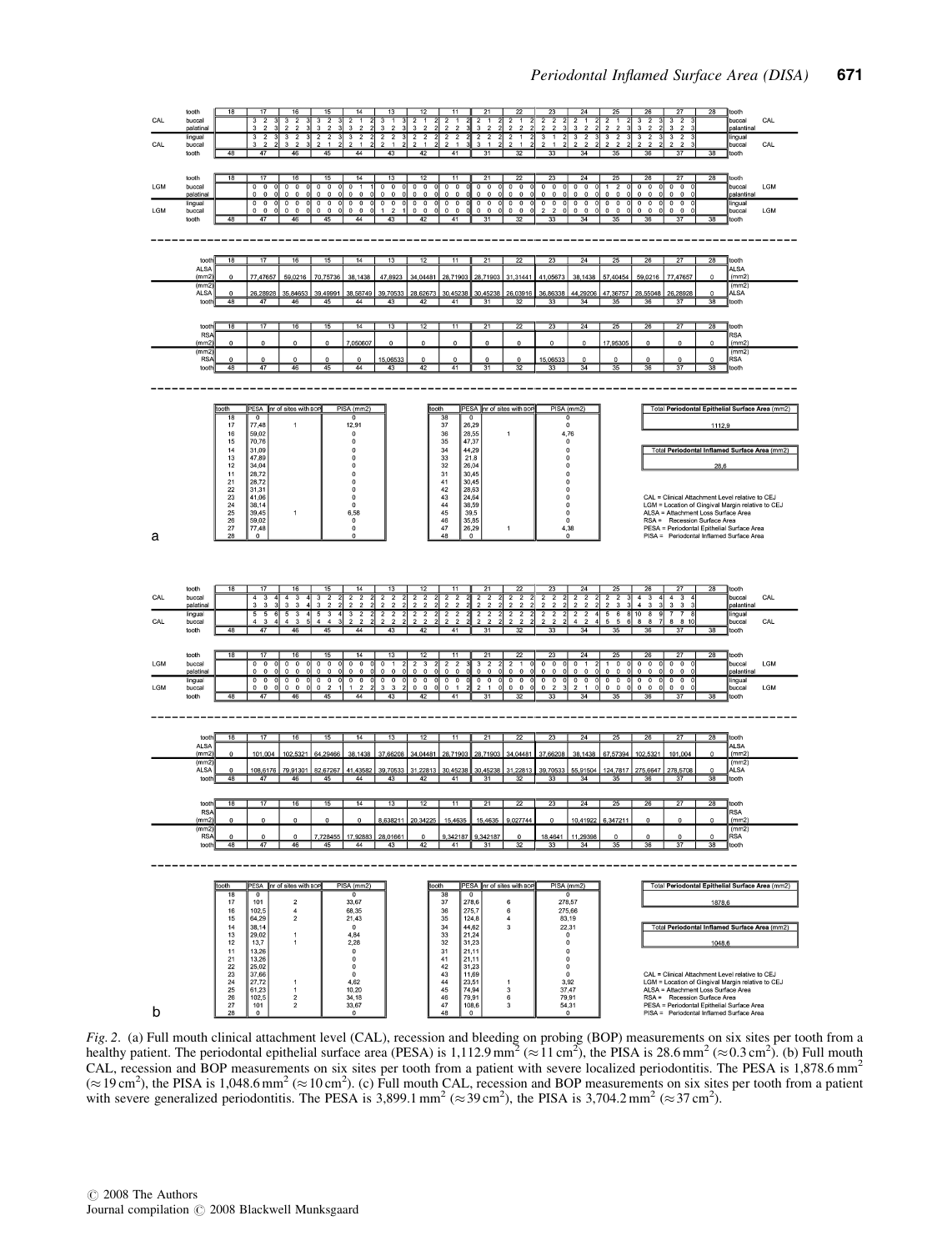

Fig. 2. Continued.

Although PISA is thought to be the best tool for assessment of the amount of periodontal inflamed tissue that is currently available, for several reasons PISA might not precisely quantify the amount of inflamed tissue. First, CAL, recession and BOP measurements used for the calculation of PISA always include measurement errors related to observer, instrument, teeth patients and their interactions. Second, the formulas transforming CAL and recession to surface area, use population-based mean values of both root surface areas and root lengths. Thus, individual variations in root surface area and root length are not taken into account when calculating PISA. Third, PISA quantifies the amount of inflamed periodontal tissue in two dimensions, whereas in fact periodontitis is a three dimensional inflammatory process, i.e. extending into the connective tissue around the root. For these reasons, PISA may not precisely quantify the amount of inflammatory tissue. However, PISA likely quantifies the amount of inflamed periodontal tissue for each individual patient more accurately than any classification currently used.

PISA is, however, unable to accurately quantify the amount of inflamed periodontal tissue in case of pseudopockets or gingival overgrowth, i.e. when the gingival margin is located above the CEJ (Fig. 1c). In these cases, CAL will be smaller than PPD and ALSA will consequently be smaller than PESA. Therefore, using only CAL will underestimate the true PESA and thereby underestimate true PISA. Using PPD instead of CAL, i.e. entering PPD into the formula for CAL, will diminish this underestimation. However, given the conical shape of a root, it will still lead to a slight underestimation of true PISA. Fortunately, cases of gingival overgrowth are relatively rare, and often due to usage of mediation (e.g. antiepileptic drugs, immune suppressive drugs, calcium blockers) or presence of certain diseases (e.g. leukaemia). These cases are not representative for the general population. Therefore, PISA can be used in the majority of cases, i.e. when the gingival margin is located at or below the CEJ. In case the gingival margin is located above the CEJ, PISA might still be used by replacing CAL with PPD, taking into account that it will result in an underestimation of true PISA.

Finally, PISA might not adequately predict the probability of periodontitis to cause other diseases, even if it would be possible to measure precisely the amount of inflamed periodontal tissue. For example, the type of inflammation might be more important in causing other diseases than the amount of inflammation. Certain cells, proteins or

inflammatory mediators might play a key role in causing other diseases. Furthermore, there might be a critical level of inflammation that functions as a threshold. When the threshold is passed, a response is initiated that causes damage to the human body beyond the oral cavity. Finally, PISA does not take into account the type of microbiological flora. Certain oral micro organisms might play a key role in causing other diseases, e.g. Campylobacter rectus, Prevotella intermedia, Porphyromonas gingivalis and Peptostreptococcus micros (Chiu 1999, Madianos et al. 2001, Beck et al. 2005). For these reasons, the PISA might not be the only determinant in predicting the probability of periodontitis to cause other diseases. When additional information on the role of certain inflammatory mediators or microorganisms in causing other diseases becomes available, this information and the PISA can be incorporated in a new model that predicts the probability of periodontitis to cause other diseases even more accurately.

Although the PISA still has shortcomings, theoretically it appears to be a far better classification of periodontitis as a risk actor for other diseases than any classification currently used (face validity). The next step is to perform studies to analyse construct validity by means of correlating PISA with